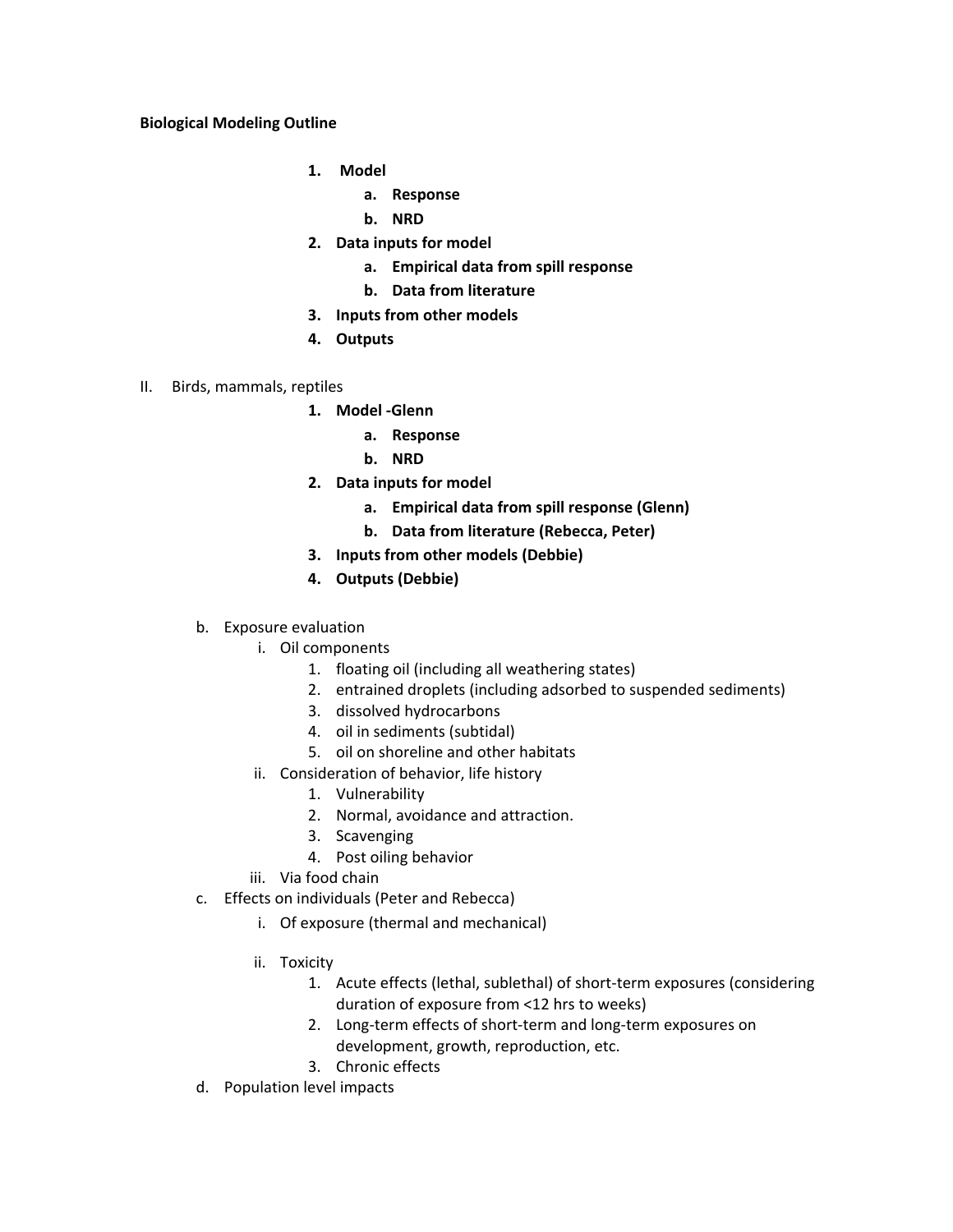- i. Recovery rate , interim loss
- ii. Restoration: REA
- III. Fish and Invertebrates
	- **1. Model (Debbie)**
		- **a. Response**
		- **b. NRD**
	- **2. Data inputs for model**
		- **a. Empirical data from spill response (Kate)**
		- **b. Data from literature** 
			- **i. Life history (Kate)**
			- **ii. Effects (Amy, Jim)**
	- **3. Inputs from other models (Debbie)**
	- **4. Outputs (Debbie)**
	- b. Exposure evaluation
		- i. to floating oil, entrained droplets, dissolved hydrocarbons, oil in sediments, oil on shoreline
		- ii. Consideration of behavior , life history
			- 1. Vulnerability
			- 2. Normal, avoidance and attraction
			- 3. Scavenging
			- 4. Post oiling behavior
		- iii. Via food chain
	- c. Effects on Individuals
		- i. Bioconcentration/accumulation of hydrocarbons in tissues
			- 1. Pathways (water, gill, gut, etc.)
			- 2. Rates of uptake and depuration
			- 3. Metabolism
		- ii. Toxicity
			- 1. Acute effects (lethal, sublethal) of short‐term exposures (considering duration of exposure from <12 hrs to weeks)
			- 2. Long‐term effects of short‐term exposures on development, growth, reproduction, etc.
			- 3. Chronic effects
			- 4. Phototoxicity of PAHs
		- iii. Mechanical/smothering effects of (whole) oil on aquatic biota
		- iv. Disease
	- d. Population level effects
		- i. Recovery, interim loss
		- ii. Restoration
			- 1. REA (Resource Equivalency Analysis)
			- 2. HEA (Habitat Equivalency Analysis)
- IV. Habitats (Marshes, Mangroves, Invertebrate reefs)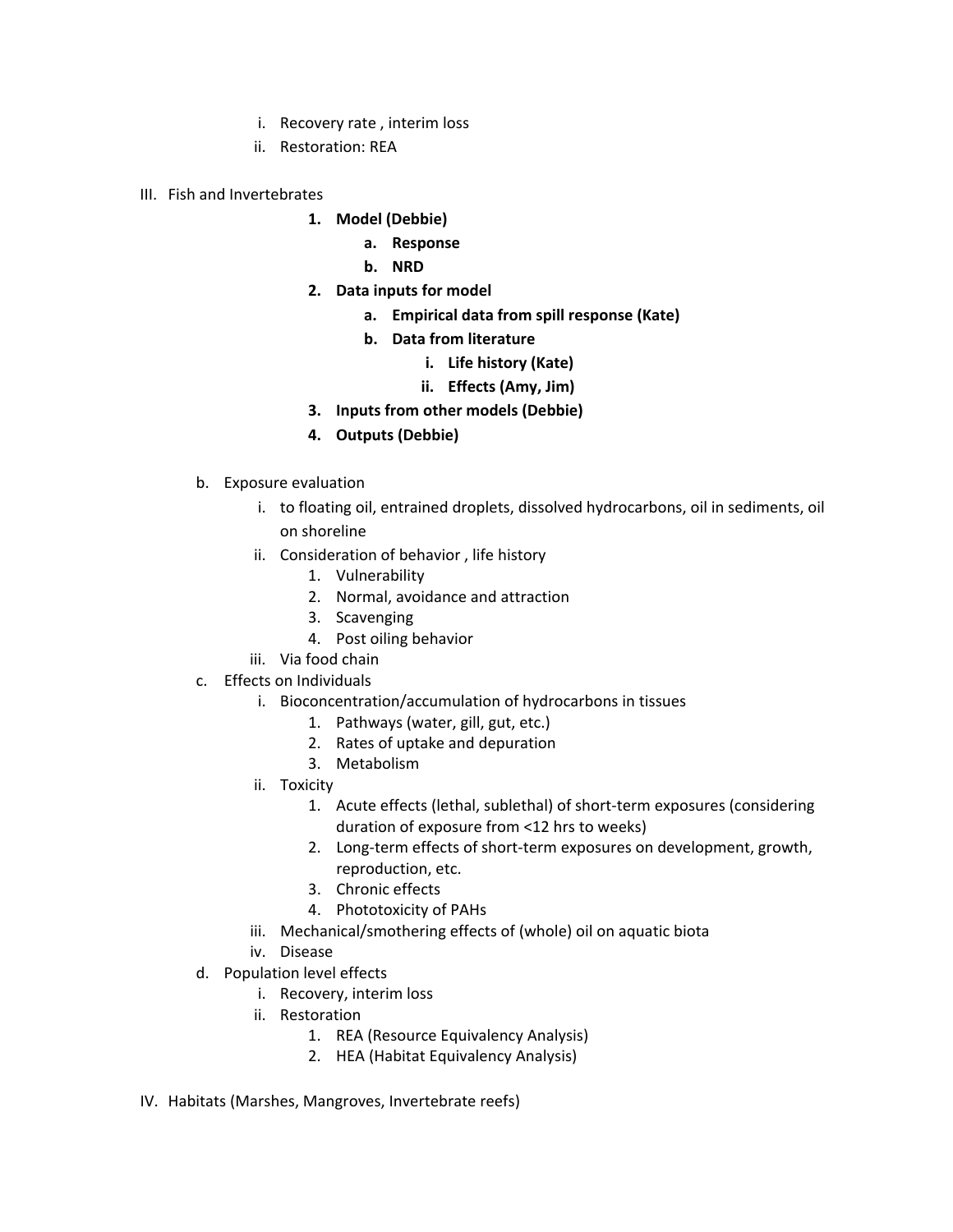- **1. Model (Debbie)**
	- **a. Response**
	- **b. NRD**
- **2. Data inputs for model**
	- **a. Map of habitat types and bathymetry (Debbie)**
	- **b. Empirical data from spill response (Rob)**
	- **c. Data from literature** 
		- **i. Characterization (structural, functional) of habitats**
			- **(Kate)**
				- **1. Wetlands, coral, etc (**
		- **ii. Effects (Kate)**
			- **1. Plants**
			- **2. Invertebrates**
- **3. Inputs from other models (Debbie)**
	- **a. Shoreline oiling: area and duration**
	- **b. Waterborne exposure**
- **4. Outputs (Debbie)**
- b. Exposure
	- i. Via stranding
		- 1. Intertidal zone
		- 2. Terrestrial during storm surge
	- ii. Aquatic (Subtidal and submerged freshwater )
		- 1. Entrainment whole oil droplets
		- 2. Dissolved components
		- 3. Deposition
- c. Effects
	- i. Adverse effects levels of petroleum
		- 1. whole oil and droplets Mechanical/smothering effects
		- 2. dissolved
			- a. uptake
			- b. toxicity
	- ii. Lost production (plants, invertebrates, dependant species)
	- iii. Loss of structure
		- 1. Effects on biota using habitat for foraging, reproduction, nursery (consider habitat value and suitability)
		- 2. Erosion issues (ecosystem level effects)
	- iv. Enhancement (hormesis)
	- v. Of response activities
- d. Recovery modeling interim loss
	- i. Oil contaminated
	- ii. Impacted by response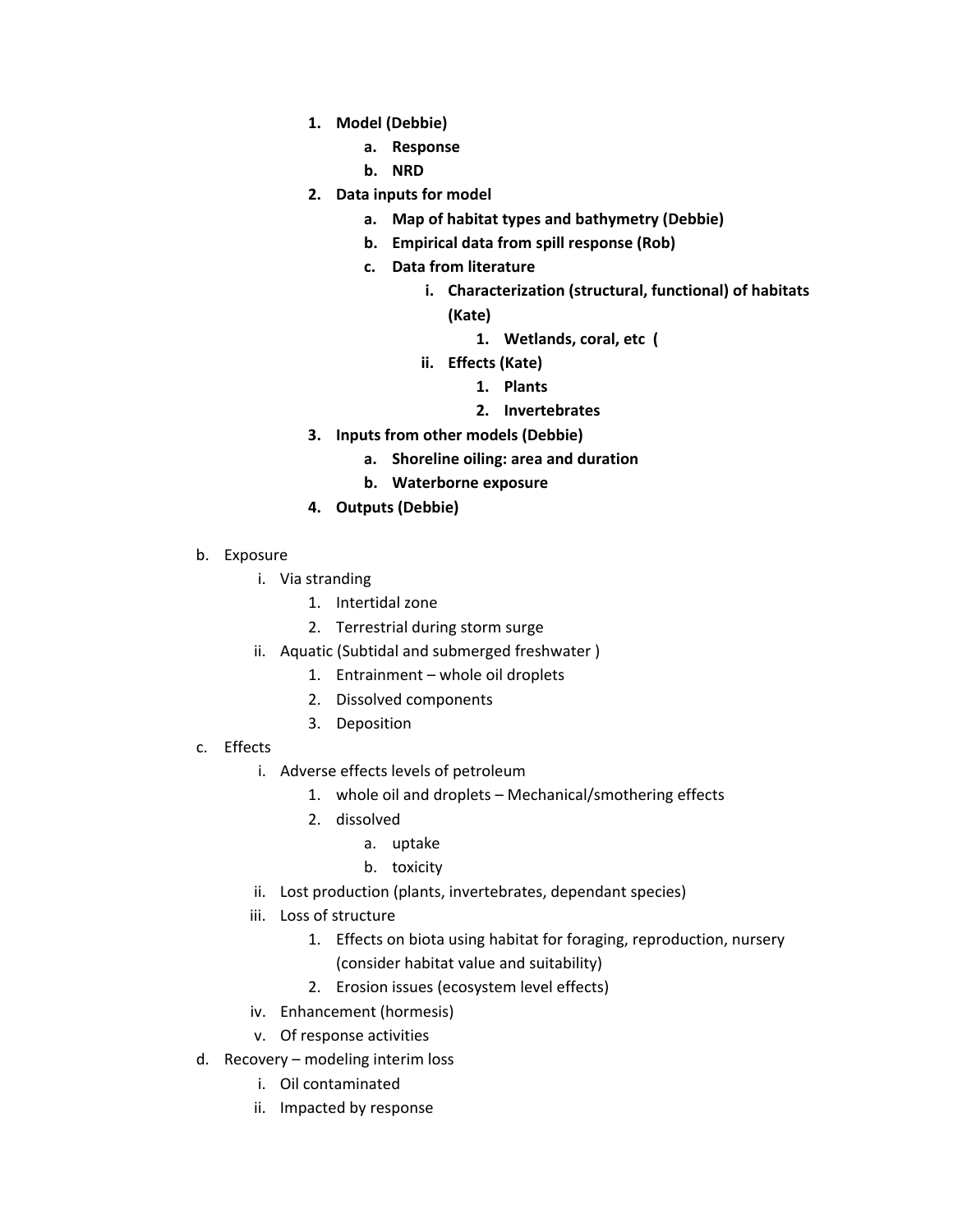- e. Restoration HEA (Habitat Equivalency Analysis; in‐kind vs out of kind)
- V. Inputs from Other Models
	- a. floating oil
	- b. entrained droplets
	- c. dissolved hydrocarbons
	- d. oil in sediments
	- e. oil on shoreline and other habitats
- VI. Outputs
	- a. Birds
	- b. Mammals
	- c. Reptiles
	- d. Fish and Invertebrats
	- e. Habitats

Inputs from other models

Mapping

 ‐Shoreline and habitats ‐Bathymetry ‐Resolution Transport information ‐Currents ‐Waves ‐Turbulent mixing ‐Water level Oil distribution in space and time ‐Floating oil (including all weathering states: slicks, mousse, tar balls) ‐Entrained droplets (including adsorbed to suspended sediments) ‐Dissolved hydrocarbon concentrations (by pseudo‐components) ‐Oil in sediments (subtidal) ‐Oil on shoreline habitats

**Outputs** 

‐Numbers of animals oiled by species or group

‐Areas affected by habitat

‐Volumes of water where there is potential for toxicity